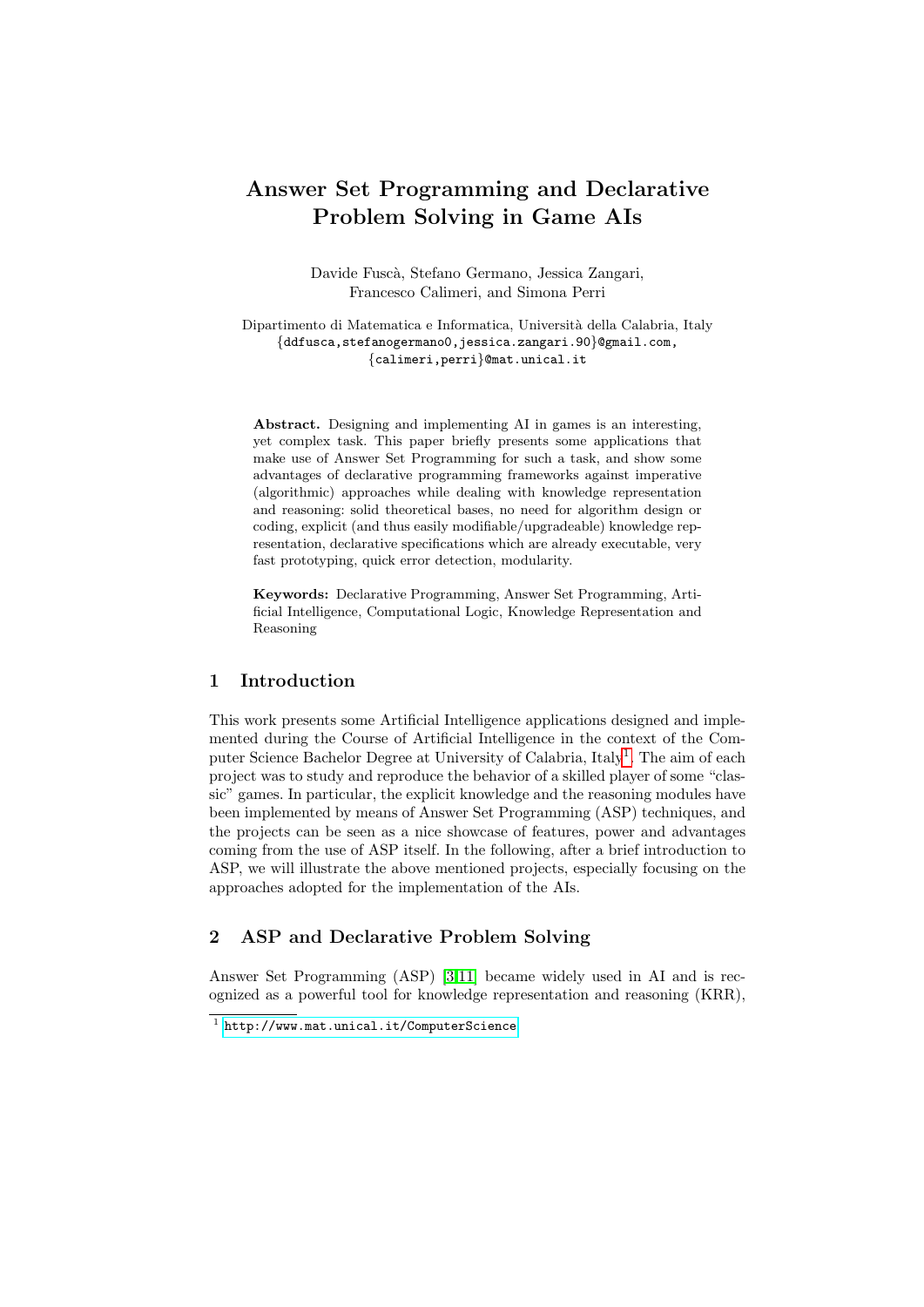especially for its high expressiveness and the ability to deal also with incomplete knowledge [\[3\]](#page-6-0). The fully declarative nature of ASP allows one to encode a large variety of problems by means of simple and elegant logic programs. The semantics of ASP associates a program with none, one, or many answer sets, each one corresponding one-to-one to the solutions of the problem at hand.

For instance, let us consider the well-known NP-complete 3-Colorability problem: given a graph, decide whether there exists an assignment of one out of three colors to each node, such that adjacent nodes never have have the same color. Each instance can be represented by a set of facts F over predicates  $node(X)$ and  $arc(X, Y)$ . The following program, in combination with F, computes all 3-Colorings (as answer sets) of the graph represented by  $F$ .

```
r_1: \quad color(X, red) \mid color(X, green) \mid color(X, blue) \leftarrow node(X).r_2: \leftarrow \text{color}(X_1, C), \text{color}(X_2, C), \text{arc}(X_1, X_2).
```
Rule  $r_1$  expresses that each node must be colored either red, green, or blue; due to the minimality of the answer sets semantics, a node cannot be assigned more than one color. The integrity constraint  $r<sub>2</sub>$  enforces that no pair of adjacent nodes (connected by an arc) is assigned the same color.

The paradigm adopted above is one of the most commonly used among ASP programmers, and is referred to as the "Guess&Check" methodology [\[8\]](#page-7-1). An extension to this methodology is the so called "Guess/Check/Optimize" [\[4\]](#page-6-1).

In summary, an ASP program that matches GCO features 3 modules:

- Guessing Part defines the search space (by means of Disjunctive Rules)
- Checking Part (optional) checks solution admissibility (by means of Integrity Constraints)
- Optimizing Part (optional) specifies a preference criterion (by means of Weak Constraints)

In the latest years many efforts have been spent in order to obtain solid and efficient systems supporting ASP, and a number of modern systems are now available (see [\[5\]](#page-6-2) for a pretty comprehensive list and a more detailed bibliography about ASP). In the present works we used DLV [\[12\]](#page-7-2), a deductive database system supporting Disjunctive Datalog properly enriched with weak constraints (to express optimization problems), aggregates (to better deal with real data and applications), queries and other language extensions.

It is worth noting that many other logic formalisms out there can explicitly represent an agent's knowledge, and allow one to accomplish the AI jobs herein discussed; one of the most widely known is Prolog, that has already been employed before in AI games [\[1,](#page-6-3)[6,](#page-6-4)[7](#page-6-5)[,10\]](#page-7-3). However, we wanted to specifically follow a fully declarative approach. Prolog, for instance, requires to know the resolution algorithm while writing a program, while in ASP the order of rules within a program, as well as the order of subgoals in a rule, is irrelevant. This paper does not aim at specifically discussing differences between ASP and other formalisms; for further details about such topics we refer the reader to the extensive existing literature.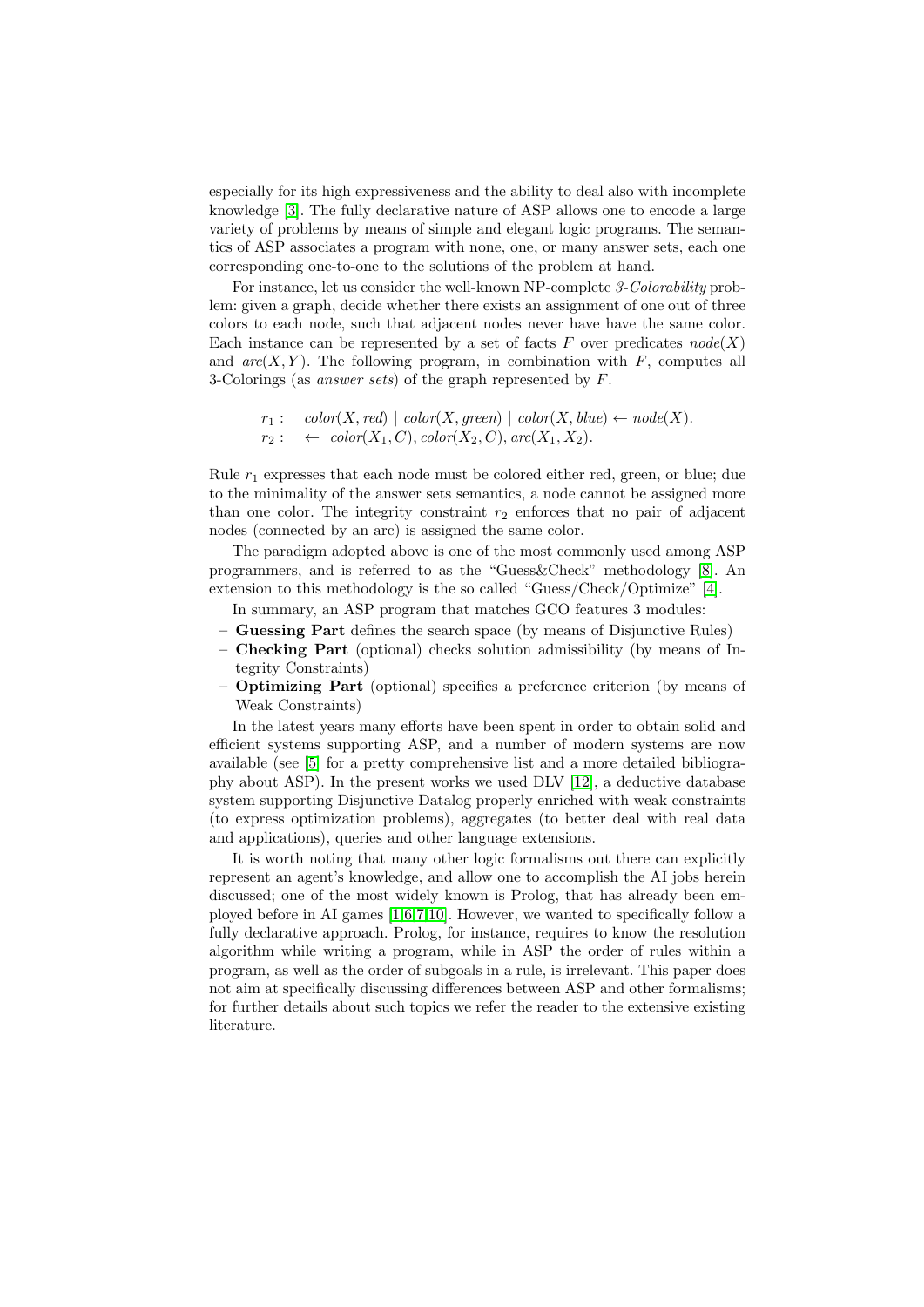# 3 Applications

#### 3.1 General Architecture

<span id="page-2-0"></span>The applications herein presented share the same basic architecture (see Figure [1\)](#page-2-0), which can be seen as consisting of three layers: the core, the ai and the gui. The core layers connects the ai layer with the gui layer: it manages the game via the *gui* while providing the  $ai$  with proper information and getting in turn the (hopefully "right") actions to be performed. The ad-hoc gui layer allows a user to play the game against the machine in an intuitive way.



Fig. 1: General Architecture

Indeed, the architecture hides a more general framework for ease the development of applications in which AI is crucial. This is not only the case of games, but also the scenario of relevant practical problems in presence of incomplete or contradictory knowledge. The *ai* module is uncoupled from the *core* and the *gui*, that can be designed independently from the AI; in addition, the latter can be gradually improved (or easily interchangeable).

In the present setting, the *ai* module is based on ASP and uses the DLV system as the actual ASP solver.

The applications are implemented in Java, and in particular for the 2D visualization of the game we used the Java GUI widget toolkit Swing.

## 3.2 Connect Four

Game Description Connect Four is played by two opponents on a vertical  $7 \times 6$  rectangular board. The players fill the board by dropping 1 disk in turn from the top to the bottom of the board: if a disk is dropped in a column, it falls down onto the lowest unoccupied position within it. The winner is the first player who gets four of her disks in a line, connected either horizontally, vertically, or diagonally. As common in board games, we will refer to the "White" player as the one who begins the game, and to the "Black" player as the other one.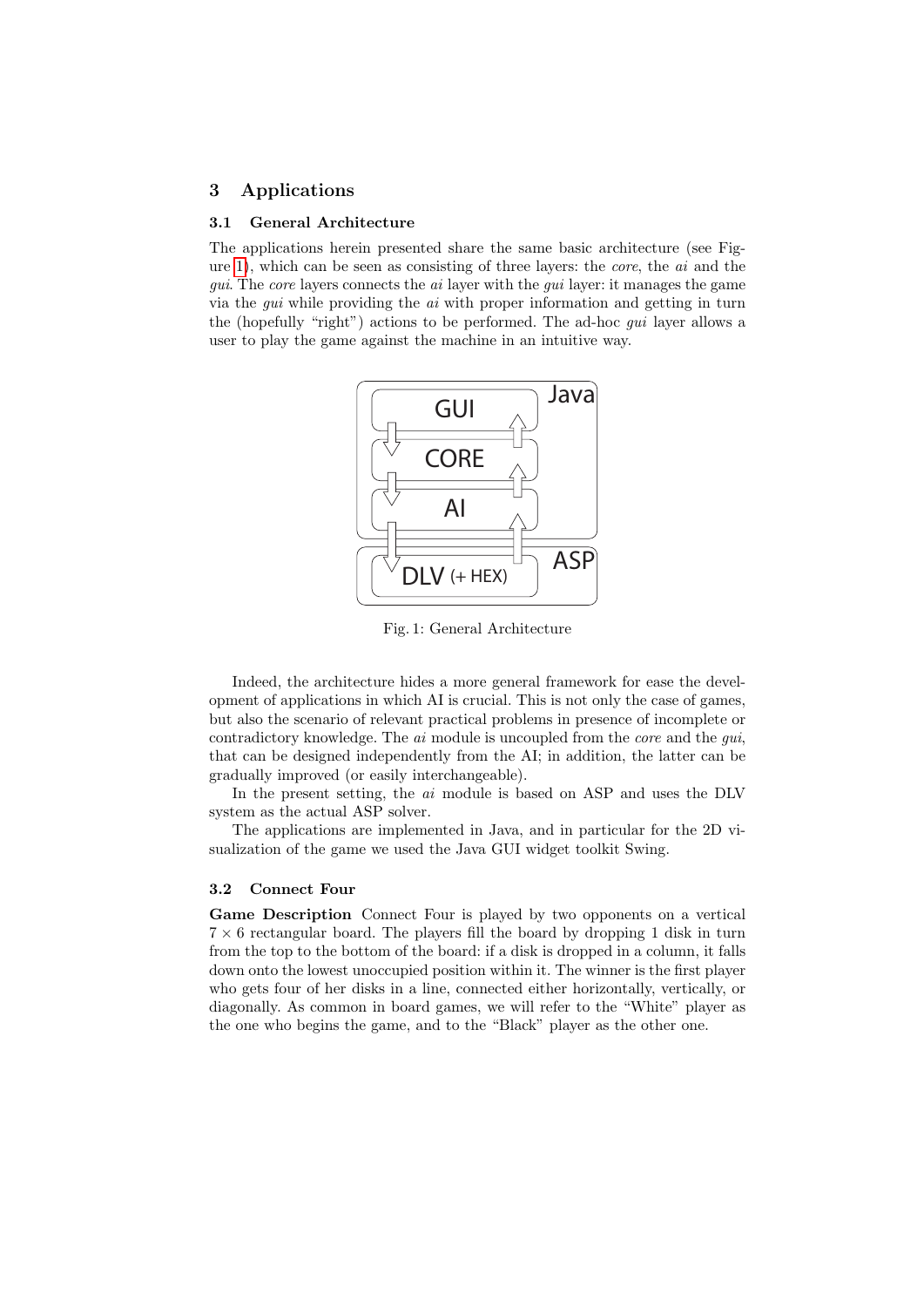Implementing the Artificial Intelligence Connect four was mathematically solved in 1988 by Victor Allis[\[2\]](#page-6-6), showing if both players play perfectly, the White one is always able to win if she begins from the middle column, while starting from another column enables the second player to always force a drawn.

Three levels of AI have been implemented: the hardest one implements the rules of perfect play emerged from Allis' work, while the easiest relies on some classical heuristic strategies, and the intermediate mixes some basic Allis' rules with some common strategies. Furthermore, the White and Black strategies sensibly differ. Intuitively, the White player needs to keep the advantage deriving from the simple fact that she starts the game, while the other has heavier burden: she needs to *turn* the game on his advantage defending from the natural ongoing of the game in favour of the opponent and trying to exploit the possible "errors" made by the adversary. This has been straightforwardly accomplished by developing different ASP programs, each one based on the "Guess/Check/Optimize" technique:

- WhiteAdvanced, BlackAdvanced: highest level for both players;
- WhiteIntermediate, BlackIntermediate: intermediate level;
- Easy: easiest level; in this case we can observe the consequences of undifferentiated strategies.

A further ASP module, called CheckVictory, is used to check if one of the player is the winner each time that player makes a move. In order to provide the reader with an idea about the way ASP is employed here, we show next some ASP rules shared by all the modules; full ASP encodings are available online (see Section [4\)](#page-5-0).

| Guess:     | $selectedCell(R, C) \mid notSelectedCell(R, C) \leftarrow playableCell(R, C).$      |
|------------|-------------------------------------------------------------------------------------|
| Check 1:   | $\leftarrow \neg \text{#count}\{R, C : selectedCell(R, C)\} = 1.$                   |
| Check $2:$ | $\leftarrow$ $\neg selectedCell(5,3), playable Cell(5,3).$                          |
|            | <b>Optimize 1</b> : $\therefore$ threat(A, R, C), $\neg selectedCell(R, C)$ ,       |
|            | playableCell(R, C), me(A).[1:5]                                                     |
|            | <b>Optimize 2</b> : $:\sim \text{thread}(A, R, C), \neg \text{selectedCell}(R, C),$ |
|            | playableCell(R, C), opponent(A).[1:4]                                               |
|            |                                                                                     |

The Guess rule generates all possible split of the "playable" cells  $(R, C \text{ stand}$ ing for row and column, respectively) into two sets, the selected for the next move, and the rest. But the player can occupy only one cell at each turn: the Check 1 rule enforces this. This is a basic player, with no particular "intelligent" behaviour.

The Check 2 provides us with a first strategic glimpse: if cell (5,3) is still "available"<sup>[2](#page-3-0)</sup>, the player has to occupy it: this is known to give the player an advantage. The last two rules are part of the "optimize" task: the first is an

<span id="page-3-0"></span><sup>2</sup> A cell is "playable" if it is not occupied yet and stands in the lowest row, or if the cell below it in the same column is already occupied.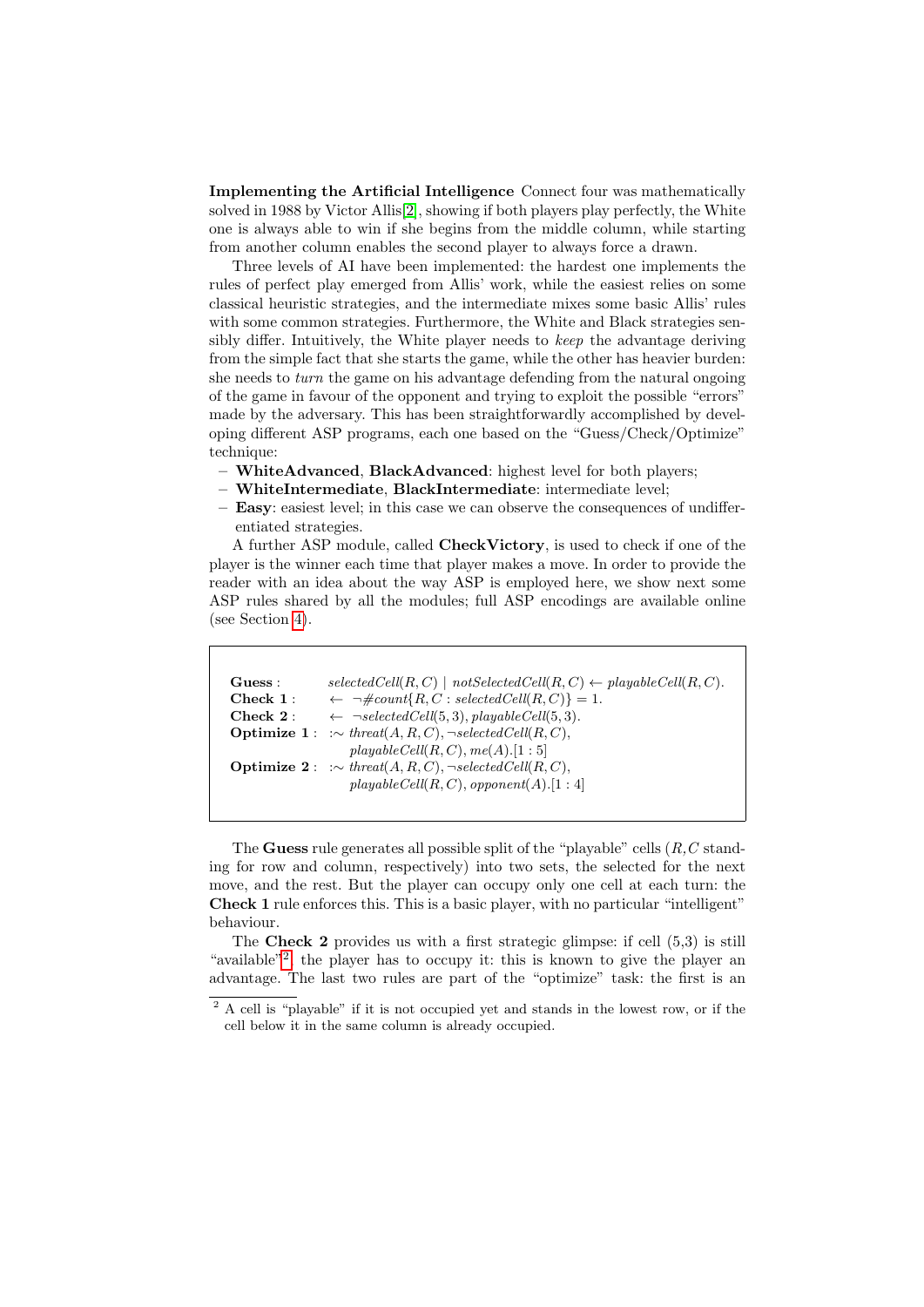attack rule, while the second is a defence one. A "threat" for a player A is a cell which, if taken by player A, connects four of her disks:  $thread(A, R, C)$ means that the cell  $(R, C)$  is a threat for player A. If the player has a threat, she should occupy the threat cell as soon as possible: this is "pushed" by the Optimize 1 rule. Similarly, rule Optimize 2 "pushes" the player to occupy a cell if it is a threat for the opponent. The two optimization statements have different weights: in case the player can choose among an attack or a defence move, the rational behaviour is to perform an attack. Actually, rule **Optimize 1** has the greatest value among all the other "optimize" rules describing different strategies: if victory is just a move away, just make that move!

Intuitively, the various AI program differs especially in their optimization. The aim is to depict different scenarios by means of different strategies: this made the game very well suited to be analysed from an AI perspective. It is of clear interest to compare the different AI levels in a game between two artificial players, assessing the "perfect" against the heuristic-based strategies; in addition, we can assess the AIs against human players, who can provide a wide range of different strategies. A further positive aspect, is that by avoiding a brute-force search approach in favour of a knowledge-based approach, not only changes are easy to implement and assess, but different styles can also be easily described and actually implemented.

## 3.3 Reversi

Game Description Reversi is a strategy board game with 64 game pawns, each one featuring both a black and a white side. Differently from the typical assumption, Black plays first and places a disc with the black side up. At each move, there must exist at least one straight (horizontal, vertical, or diagonal) occupied line between the new piece and another black piece, with one or more contiguous white pawns between them. Once the piece is placed, black turns over all white discs lying on such straight line between the new piece and any anchoring black pawns. Similarly does the White. If a player does not have a legal move available at any time, she must pass, and her opponent plays again; if neither player has a legal move, the game ends. The winner is the player with the higher number of pawns of his own color on the board.

Implementing the Artificial Intelligence The intelligence is described by means of logic rules according to the GCO (Guess/Check/Optimize) technique. At each turn, some facts representing the board state are coupled with the logic program, which has been conceived so that answer sets represent the moves: strong constraints "drop" any answer set representing non-valid moves, while weak constraints "select" the best one.

We started from a basic game manual<sup>[3](#page-4-0)</sup>. In order to create different levels of AIs we selected some strategies with different features, each one represented by

<span id="page-4-0"></span> $^3$  available at  $\texttt{http://www.fngo.it/corsobase.asp}$  $\texttt{http://www.fngo.it/corsobase.asp}$  $\texttt{http://www.fngo.it/corsobase.asp}$  on the FNGO (Italian Federation of the Othello Game) website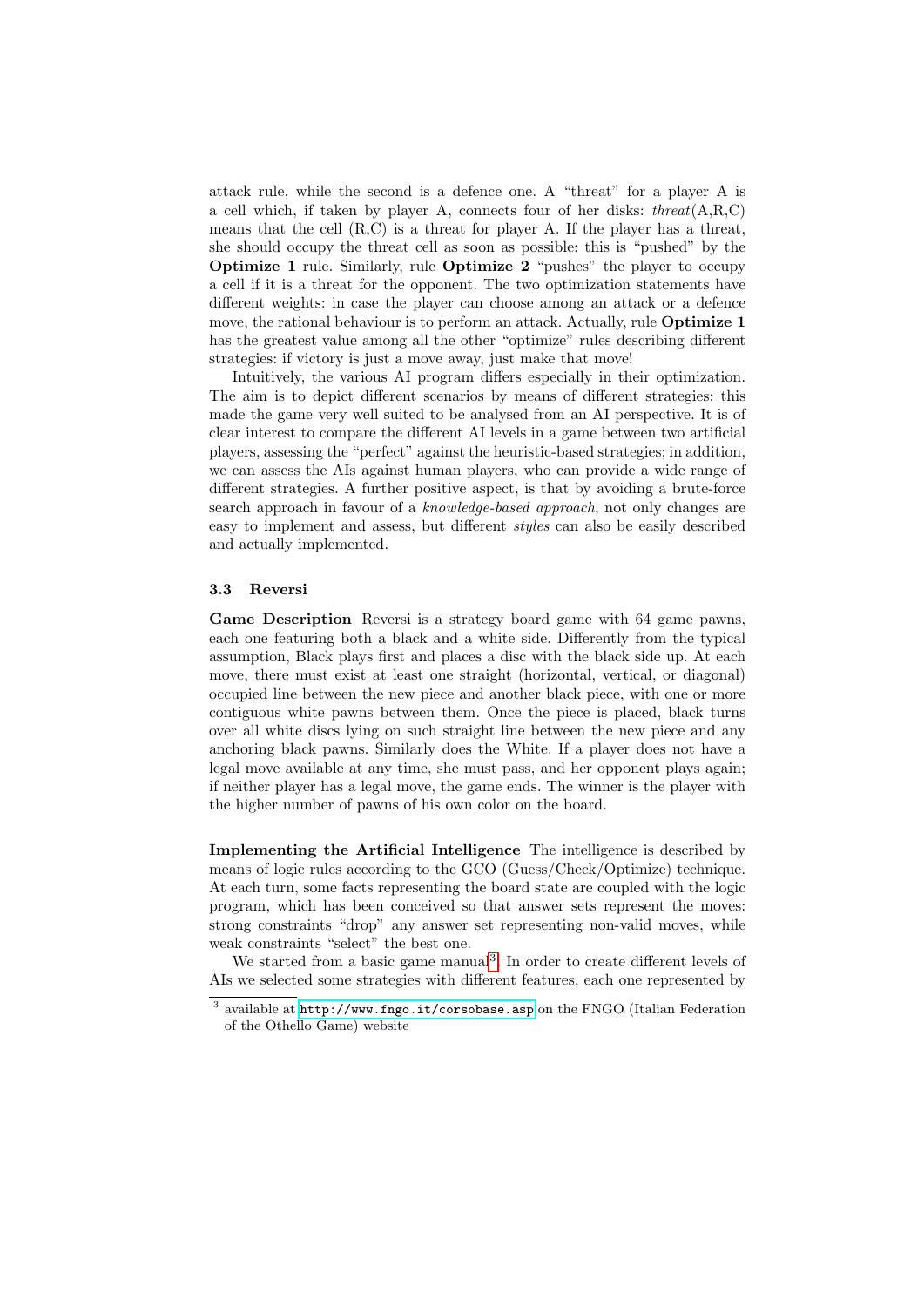a set of rules that can be added incrementally: each level uses all the strategies from of the previous, plus some more sophisticated. The different AIs can be summarized as follows:

- None: the simplest one; trivially chooses a valid move;
- Basic: tries to maximize the number of pawns eaten with each move;
- Medium: adds the strategy of "corners and stable pawns";
- Hard: adds the strategy of "border pawns and walls".

Five different ASP modules helps at representing such AIs. One module models the Guess/Check, one models the current state of the board (plus some other useful pieces of information), and we have one additional module for each strategy. The artificial player can change its behaviour by simply running the first two modules along with the one related to the desired strategy. We present next some ASP rules featured by the mentioned modules; full ASP encodings are available online (see Section [4\)](#page-5-0).

```
Guess selectedCell(R, C) | notSelectedCell(R, C) \leftarrow validCell(R, C).
Check \leftarrow \neg \text{#count}(R, C : selectedCell(R, C)) = 1.Optimize :∼ notSelectedCell(R, C), cornerPawn(R, C). [1 : 15]
```
Similarly to the previous case, the two rules (Guess) and (Check) select exactly one cell, among all legal moves. The rule (Optimize) is a Weak Constraint that expresses the fact that, if possible, the player should choose the corner cells at the corners (these are known to be "strategic positions" in the game); this is a nice example of how easy is to incorporate explicit knowledge of a domain, as it might be provided by an expert.

The Reversi Action Addon We have designed and implemented also an add-on (the Reversi Action Addon) for the Action Plugin of the DLVHEX solver [\[9\]](#page-7-4), thus making the system able to play an online version of Reversi<sup>[4](#page-5-1)</sup>. It employs the same logic rules herein described, with some adaptations for the sake of compatibility with the DLVHEX solver and the online game. The Add-on is completely autonomous, with no need of human intervention (apart from the boot). By means of Javascript and Perl scripts it logins into the website, recognizes the game status and makes its moves. It's also able to wait the opponent's move and to understand when the game is over.

## <span id="page-5-0"></span>4 Conclusion

In this paper we presented some applications that make use of the capabilities of ASP in the design and implementation of the AI, which is, in these cases, the most complex (and interesting) part. We implemented some "classic" strategies,

<span id="page-5-1"></span><sup>4</sup> Online game available at <http://www.yourturnmyturn.com>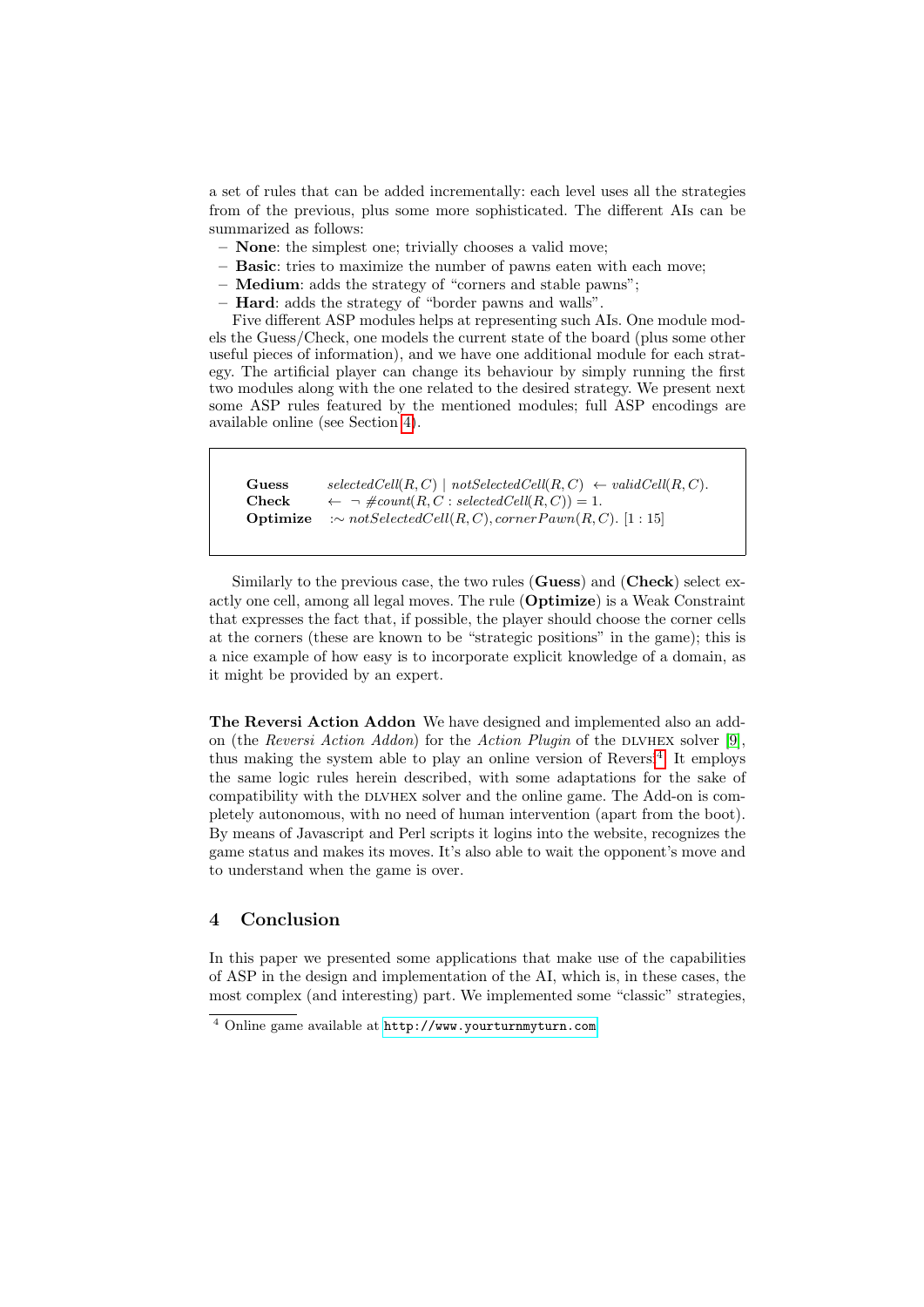typically difficult to implement when dealing with the imperative programming, in a rather simple and intuitive way. Moreover, we had the chance to test the AI without the need for rebuilding the application each time we made an update, thus observing "on the fly" the impact of changes: this constitutes one of the most interesting features granted by the *explicit* knowledge representation. In addition, we developed different versions of the AIs, in order to show how easy is to refine the quality or to generate different strategies or "styles"; and these include also non-winning, human-like behaviors.

The games herein presented can be downloaded at [https://www.mat.unical.](https://www.mat.unical.it/calimeri/files/AIgames/PAI2013/games.zip) [it/calimeri/files/AIgames/PAI2013/games.zip](https://www.mat.unical.it/calimeri/files/AIgames/PAI2013/games.zip); the packages contain the full ASP programs herein sketched.



(a) Connect 4 Screenshot (b) Reversi Screenshot

## References

- <span id="page-6-3"></span>1. CGLIB- A Constraint-based Graphics Library for B-Prolog. [http://probp.com/](http://probp.com/cg_examples.htm) [cg\\_examples.htm](http://probp.com/cg_examples.htm)
- <span id="page-6-6"></span>2. Allis, L.V.: A knowledge-based approach of connect-four. Vrije Universiteit, Subfaculteit Wiskunde en Informatica (1988)
- <span id="page-6-0"></span>3. Baral, C.: Knowledge Representation, Reasoning and Declarative Problem Solving. Cambridge University Press (2003)
- <span id="page-6-1"></span>4. Buccafurri, F., Leone, N., Rullo, P.: Strong and Weak Constraints in Disjunctive Datalog. In: Dix, J., Furbach, U., Nerode, A. (eds.) Proceedings of the 4th International Conference on Logic Programming and Non-Monotonic Reasoning (LPNMR'97). Lecture Notes in AI (LNAI), vol. 1265, pp. 2–17. Springer Verlag, Dagstuhl, Germany (Jul 1997)
- <span id="page-6-2"></span>5. Calimeri, F., Ianni, G., Ricca, F.: The third open answer set programming competition. Theory and Practice of Logic Programming 1(1), 1–19 (2012)
- <span id="page-6-4"></span>6. Clark, K.L.: Negation as failure. In: Logic and data bases, pp. 293–322. Springer (1978)
- <span id="page-6-5"></span>7. Colmeraner, A., Kanoui, H., Pasero, R., Roussel, P.: Un systeme de communication homme-machine en francais. Luminy (1973)